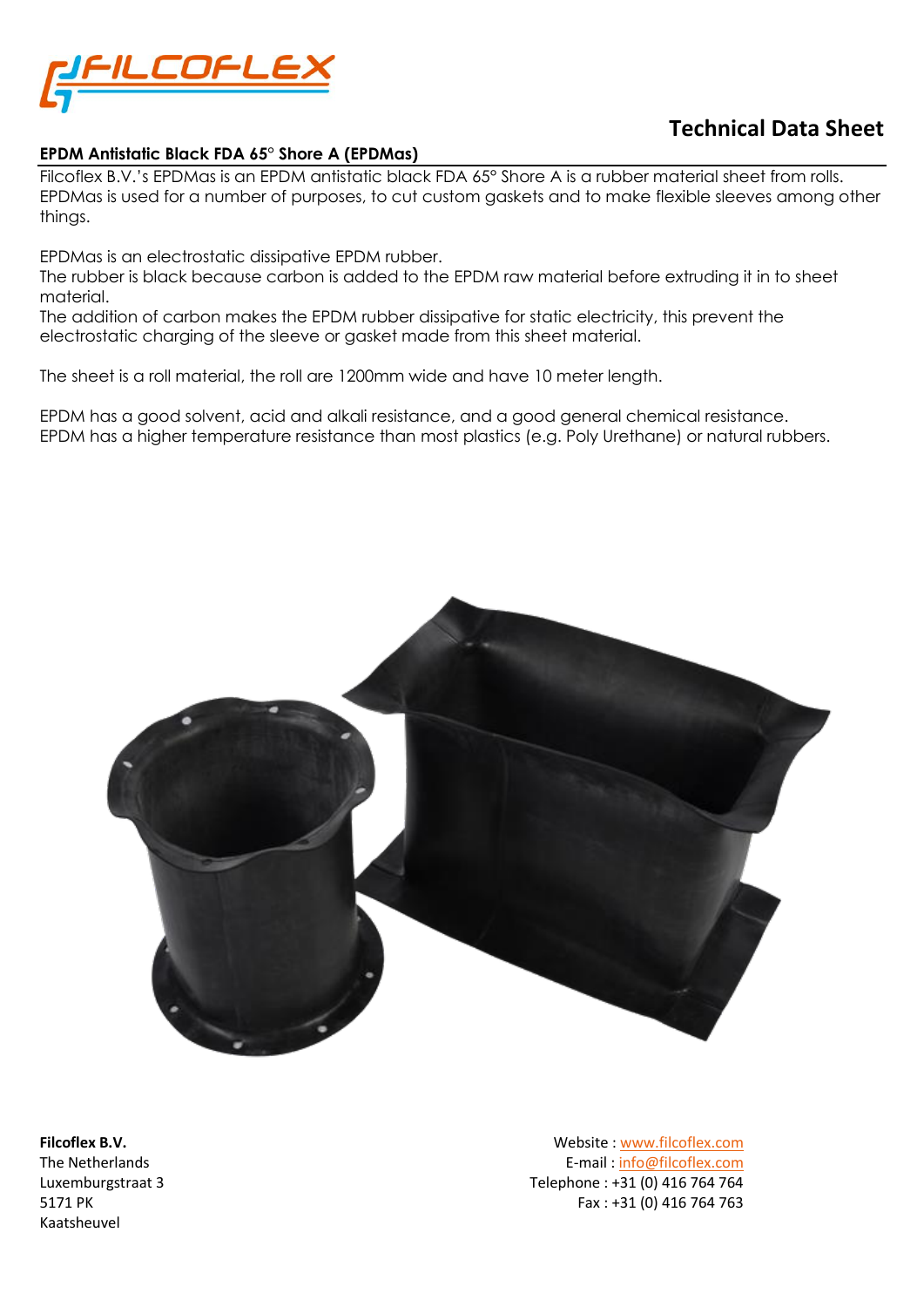

#### **General Properties**

# **Technical Data Sheet**

| Name:                                 | <b>EPDMas black antistatic FDA</b>          |                      |
|---------------------------------------|---------------------------------------------|----------------------|
| Description:                          | Ethylene Propylene Diene Monomer rubber     |                      |
|                                       | with added Carbon for electric conductivity |                      |
| Hardness:                             | 65° Shore A (+/- 5° Shore tolerance)        |                      |
| <b>Tear Resistance:</b>               | 14,4 $N/mm2$                                |                      |
| Color:                                | <b>Black</b>                                |                      |
| <b>Specific Weight:</b>               | $1,11 - 1,13$ g/cm3                         |                      |
| <b>Maximum Elongation:</b>            | 240%                                        |                      |
| <b>Post Curing of sheet material:</b> | Peroxide cured                              |                      |
| <b>Electrostatic Resistance:</b>      |                                             |                      |
| <b>Volume Resistivity:</b>            | $<$ 2,5 x 10 <sup>7</sup> Ohm $*$ cm        | <b>DIN IEC 60093</b> |
| <b>Surface Resistivity:</b>           | $<$ 3.3 x 10 <sup>6</sup> Ohm $*$ cm        | DIN IN 100 015/1     |
| <b>Operating Temperature:</b>         | $-30$ °C to 130 °C                          |                      |
|                                       | $-22$ °F to 266 °F                          |                      |
| Air Permeability:                     | 0                                           |                      |
| <b>Type of Material:</b>              | Sheet on roll, 1200mm (+/- 20mm) x 10000mm  |                      |
|                                       |                                             |                      |

#### **Pressure Resistance for Flexible Connectors**

0,34 Bar / 5.0 PSI For temperatures up to 90 °C / 195°F Please see "Operating Pressure Guide" for further information. we recommend using the shortest possible connector for applications where increased pressure and/or high temperature is expected. Please contact us for more information.

#### **Weighing Applications**

High volume weight and capacity weighing and dosing applications please see "weighing and dosing guide" for further information.

#### **Chemical Resistance**

- o Good temperature resistance
- o Good ozone resistance
- o Very good acid resistance
- o Very good alkali resistance
- o Good CIP resistance
- o Good weather resistance
- o Poor oil resistance
- o Poor petrol resistance

Kaatsheuvel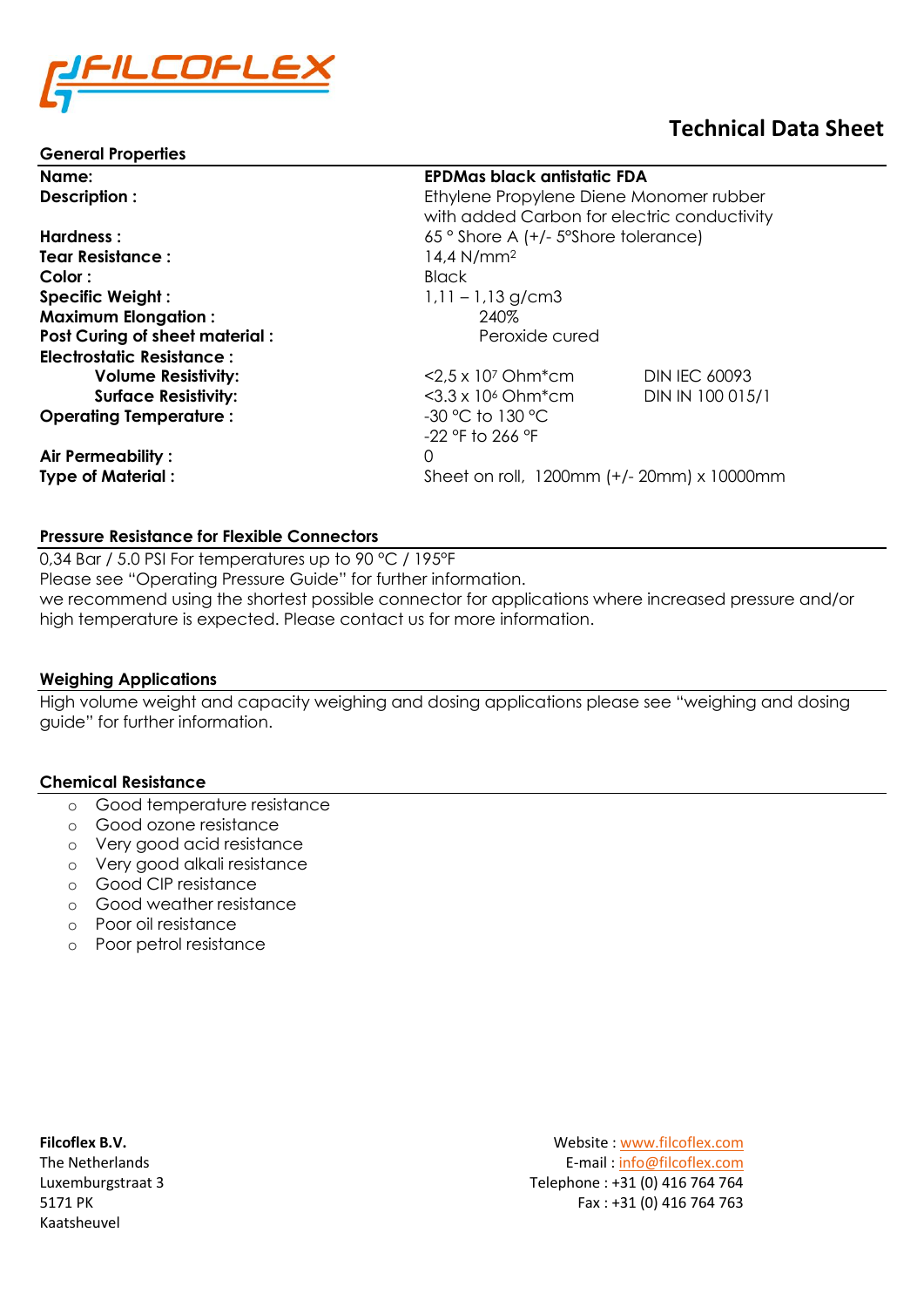

# **ATEX & Explosion Safety**

**Explosion Pressure :** no tests have been performed, this can be done upon request **Electric Resistance :** EPDM antistatic black FDA in 2mm and 3mm are antistatic sheet materials with a surface resistance lower than 10^9 Ohm

**Test Conditions :**

 **Temperature :** 21 °C  **Electrical insulation meter :** NIEAF SMITT IRT-C  **Measurement Voltage :** 100 Volt  **Tested Material :** EPDM Antistatic Black FDA  **Thickness :** 2mm and 3mm



**Technical Data Sheet**

# **Food Contact Compliancy**

Filcoflex B.V. hereby declares that below mentioned list (**1**) of EPDM rubbers comply with the following regulations (**2**) for repetitive contact with food and foodstuffs.

# **EPDM rubbers (1):**

- o EPDM Antistatic Black FDA 2mm
- o EPDM Antistatic Black FDA 3mm

# **List of regulations to which the product complies (2) FDA 21 CFR of the United States of America:**

- o 170 199 CFR §
- o 177.2600 (e)
- o 177.3297

# **European Union :**

- n.a.

# **Other regulations :**

- o KTW D1-D2 hot and cold water
- o DBL 5556.21
- o VW 2.8.1G65
- o 2005/68/EG
- o 3A hygiene standards, Class III for repetitive contact with foodstuffs for Rubber and rubber-like materials.

Kaatsheuvel